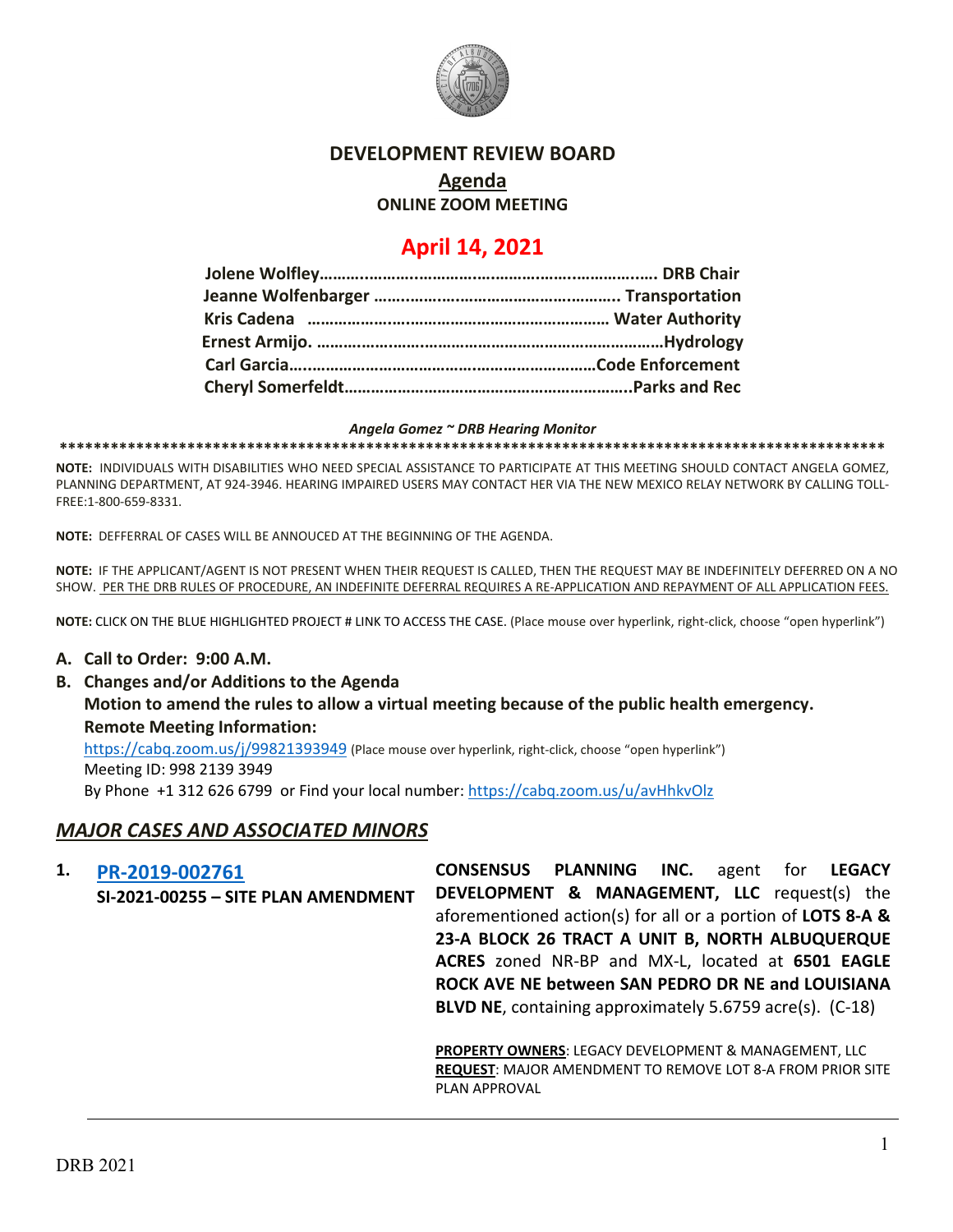| 2. | PR-2019-002761<br>SI-2021-00256 - SITE PLAN                                                                                                                                                                                                 | <b>CONSENSUS PLANNING</b><br>INC. agent<br>for <b>LEGACY</b><br>DEVELOPMENT & MANAGEMENT, LLC request(s) the<br>aforementioned action(s) for all or a portion of LOTS 8-A,<br>11 & 12, 26 TRACT A UNIT B, NORTH ALBUQUERQUE<br>ACRES zoned MX-L, located at 6700 & 6716 MODESTO AVE<br>NE between SAN PEDRO DR NE and LOUISIANA BLVD NE,<br>containing approximately 4.7885 acre(s). (C-18)<br>PROPERTY OWNERS: LEGACY DEVELOPMENT & MANAGEMENT, LLC<br>REQUEST: SITE PLAN FOR 120-UNIT MULTI-FAMILY RESIDENTIAL<br>DEVELOPMENT                                                                                         |
|----|---------------------------------------------------------------------------------------------------------------------------------------------------------------------------------------------------------------------------------------------|-------------------------------------------------------------------------------------------------------------------------------------------------------------------------------------------------------------------------------------------------------------------------------------------------------------------------------------------------------------------------------------------------------------------------------------------------------------------------------------------------------------------------------------------------------------------------------------------------------------------------|
| З. | PR-2019-002761<br>SD-2021-00053 - PRELIMINARY/FINAL<br><b>PLAT</b><br>SD-2019-00056-VACATION OF PUBLIC<br><b>EASEMENT</b><br>SD-2019-00055 - VACATION OF PUBLIC<br><b>EASEMENT</b><br>SD-2021-00054 - VACATION OF PUBLIC<br><b>EASEMENT</b> | CSI - CARTESIAN SURVEY'S INC. agent for FAIZEL KASSEM<br>C/O KASSAM LAND ACQUISITION 9 LLC request(s) the<br>aforementioned action(s) for all or a portion of 8-A, 11 & 12<br>BLOCK 26 NAA, TR. A, UNIT B zoned NR-BP, located on<br>MODESTO AVE between OBSIDIAN ST NE and SAN PEDRO<br>DR NE, containing approximately 4.7885 acre(s). (C-<br>18)[Deferred from 3/31/21]<br>PROPERTY OWNERS: FAIZEL KASSEM C/O KASSAM LAND ACQUISITION<br>9 LLC<br>REQUEST: SUBDIVIDE EXISTING 3 LOTS INTO 1 INDIVIDUAL LOT,<br>VACATE EASEMENTS, GRANT EASEMENTS AND DEDICATE RIGHT-OF-<br><b>WAY</b>                                |
| 4. | PR-2018-001579<br>SD-2021-00035 - PRELIMINARY/FINAL<br><b>PLAT</b>                                                                                                                                                                          | MODULUS ARCHITECTS, INC C/O ANGELA WILLIAMSON,<br>CEO agent for WINROCK PARTNERS<br>request(s) the<br>aforementioned action(s) for all or a portion of: PARCEL Z<br>FINAL PLAT PARCEL Z AND TRACTS A, D, E, F, F-1, G & H,<br>WINROCK CENTER ADDITION zoned MX-H, located at 2100<br>LOUSIANA BLVD NE between INDIAN SCHOOL and I-40<br>containing approximately 28.86 acre(s). (J-19)[Deferred from<br>3/10/21, 3/31/21]<br>PROPERTY OWNERS: SUN CAPITAL HOTELS. OWNERS; WINROCK<br><b>PARTNERS</b><br>REQUEST: PRELIMINARY PLAT FOR WINROCK TOWN CENTER FOR A<br>NEW HOTEL - APPROXIMATELY 149 ROOMS ENCOMPASSING +/- |

80,000 SQ FT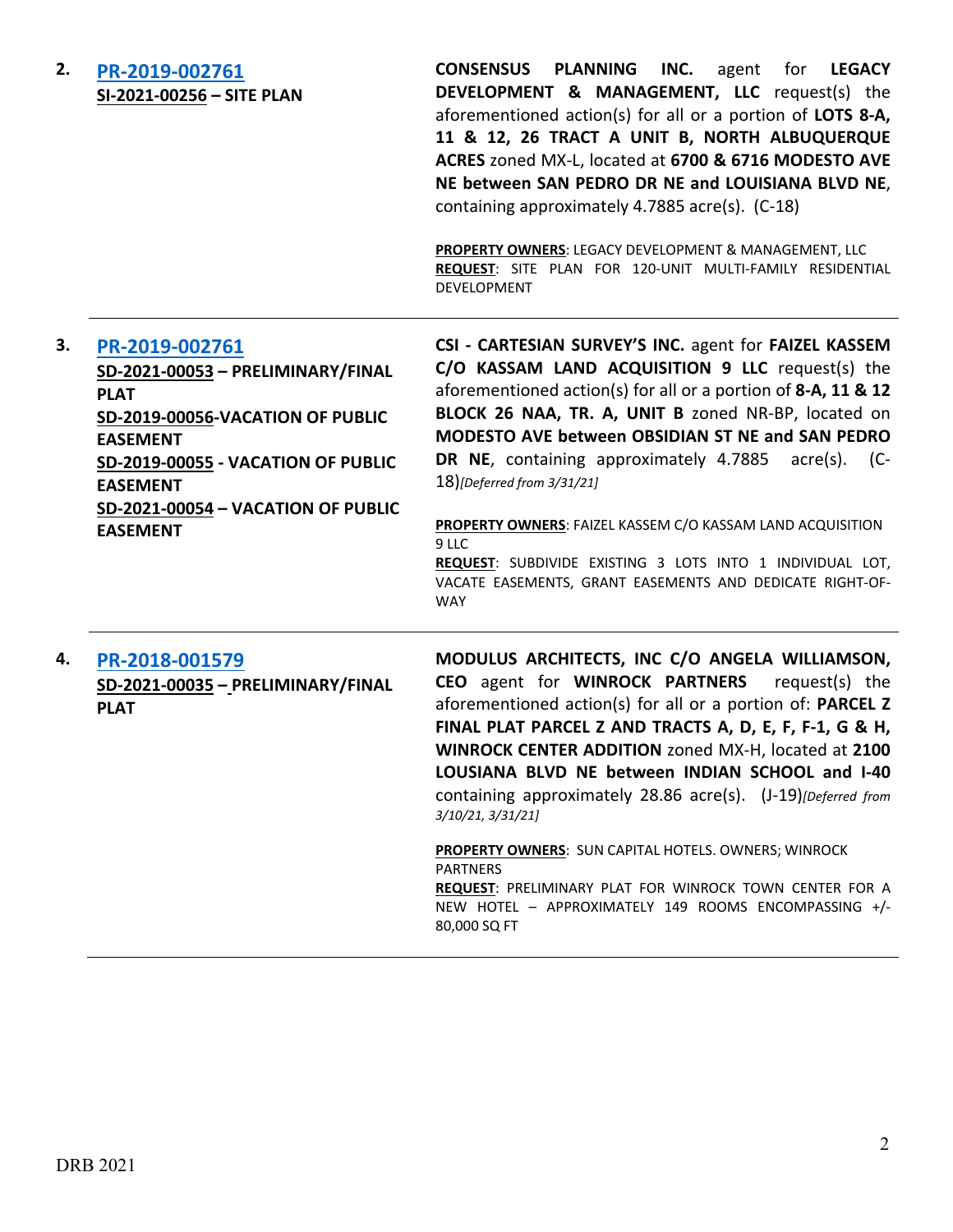| 5. | PR-2018-001579<br>SI-2020-01477 - SITE PLAN AMENDMENT<br>VA-2020-00469 - WAIVER TO IDO | DEKKER/PERICH/SABATINI request(s) the aforementioned<br>action(s) for all or a portion of: PARCEL A-1-A-1-B SUBD<br>PLAT TRS A-1-A-1-A & A-1-A-1-B WINROCK CENTER ADDN,<br>PARCEL A-2 AND A-3 PLAT OF PARCELS A-1 THRU A-3 &<br>PARCEL C-2A WINROCK CENTER ADDN + PARCEL C-2A1<br>SUBD PLAT PARCEL C-2A1 & C-2A2 WINROCK CENTER<br>ADDN, PARCEL E1A WINROCK CENTER ADDITION, PARCEL<br>D1A WINROCK CENTER ADDN REPLAT OF PARCEL D1<br>WINROCK CENTER ADDN AND PARCEL A-1-A-1-A-1-A |
|----|----------------------------------------------------------------------------------------|------------------------------------------------------------------------------------------------------------------------------------------------------------------------------------------------------------------------------------------------------------------------------------------------------------------------------------------------------------------------------------------------------------------------------------------------------------------------------------|
|    |                                                                                        | WINROCK CENTER ADDITION, zoned MX-H, zoned MX-M<br>located at 7500 INDIAN SCHOOL RD, containing<br>approximately 83 acre(s). (J-19) [Deferred from 1/13/21, 2/10/21,<br>3/3/21, 3/17/21, 3/31/21]                                                                                                                                                                                                                                                                                  |
|    |                                                                                        | <b>PROPERTY OWNERS: DARIN SAND, WINROCK PARTNERS LLC</b><br>REQUEST: A MAJOR AMENDMENT TO THE APPROVED<br><b>SITE</b><br>DEVELOPMENT PLAN FOR WINROCK TOWN CENTER TO FACILITATE THE<br>DEVELOPMENT OF A NEW 199 UNIT MULTI-FAMILY DEVELOPMENT FOR<br>A VACANT LOT AT 7500 INDIAN SCHOOL.                                                                                                                                                                                           |
| 6. | PR-2018-001579<br>SD-2021-00073 - PRELIMINARY/FINAL<br><b>PLAT</b>                     | HUITT-ZOLLARS INC./SCOTT EDDINGS<br>$agent(s)$ for<br><b>GOODMAN REALTY</b> request(s) the aforementioned<br>action(s) for all or a portion of: PARCEL E-1-A, WINROCK<br>CENTER ADDITION zoned MX-M, located on INDIAN<br>SCHOOL RD between WINROCK LOOP and PENNSYLVANIA<br>AVE, containing approximately 3.38 acre(s). (J-19)                                                                                                                                                    |
|    |                                                                                        | PROPERTY OWNERS: GOODMAN REALTY<br>REQUEST: REPLAT OF PARCEL E-1-A FOR THE APPROVED VACATION OF<br>PUBLIC ACCESS EASEMENT AND GRANTING PUBLIC SIDEWALK<br>EASEMENT.                                                                                                                                                                                                                                                                                                                |

#### *MAJOR CASES*

**7. [PR-2020-004475](http://data.cabq.gov/government/planning/DRB/PR-2020-004475/DRB%20Submittals/) SI-2021-00254 – SITE PLAN** **JOE SLAGLE, ARCHITECT** agent for **CURTIS PINO** request(s) the aforementioned action(s) for all or a portion of **LOT 21, TRACT 2 BLOCK 9 UNIT 3, NORTH ALBUQUERQUE ACRES**  zoned MX-L, located at **7413 HOLLY AVE NE between LOUISIANA and WYOMING**, containing approximately 1.0031 acre(s). (C-19)*[Deferred from 3/31/21]*

**PROPERTY OWNERS**: CURTIS AND REBECCA PINO

**REQUEST**: 4,800 SQ FT DENTAL OFFICE AT GROUND LEVEL WITH 1000 SQ FT MEETING ROOM AT UPPER FLOOR. 3800 SQ FT OF LEASE SPACE ALSO INCLUDED.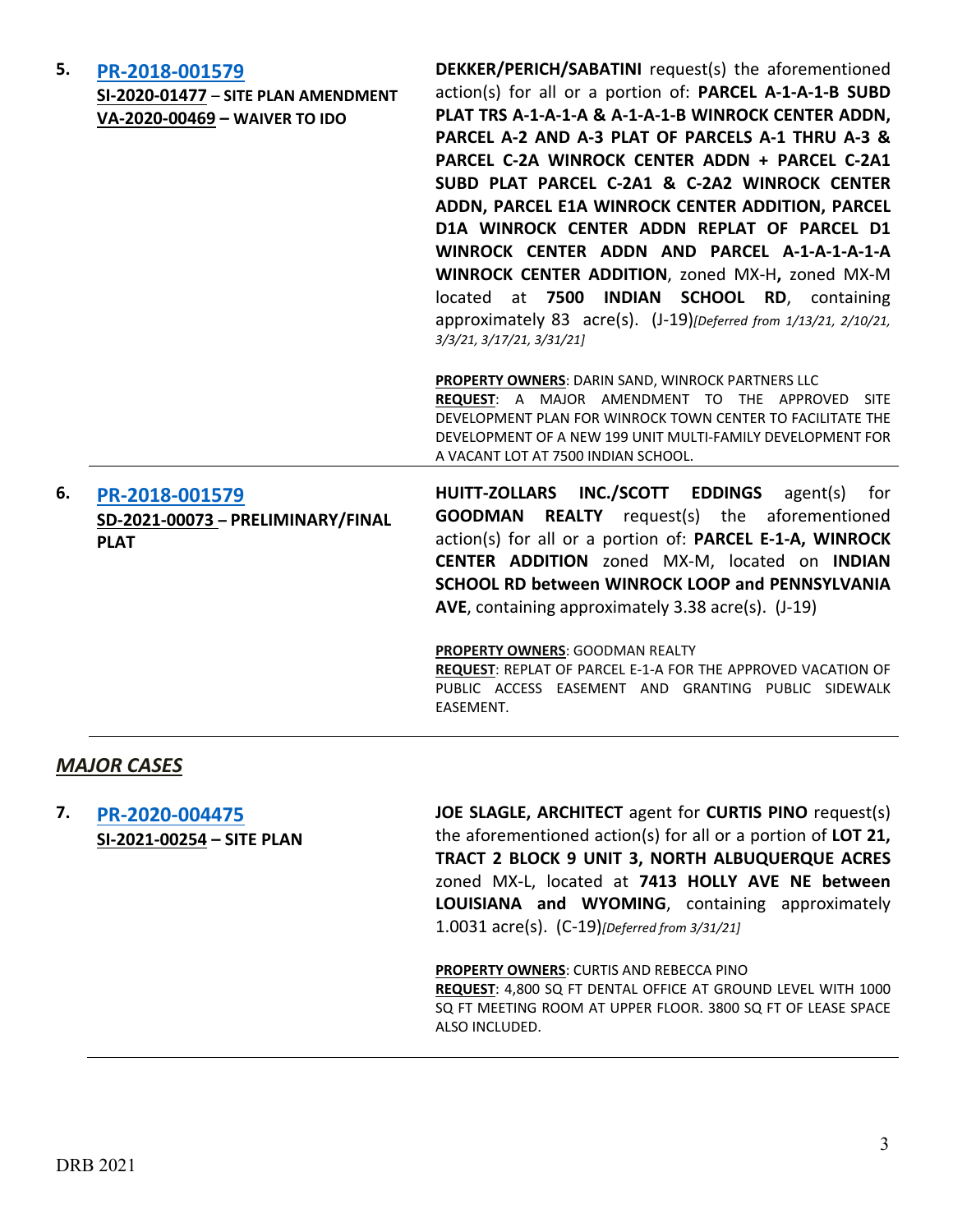| 8.  | PR-2018-001198<br>SI-2021-00383- SITE PLAN                                | <b>PLANNING</b><br><b>CONSENSUS</b><br>for<br><b>PV</b><br><b>TRAILS</b><br>agent<br>ALBUQUERQUE, LLC (C/O PRICE LAND DEVELOPMENT<br><b>GROUP)</b> request(s) the aforementioned action(s) for all or a<br>portion of TRACT 11 (FORMERLY TRACT 1), CATALONIA<br>(THE TRAILS) zoned R-ML, located on WOODMONT AVE<br>NW beetween PASEO DEL NORTE and GIRONA AVE NW,<br>containing approximately 13.9 acre(s). (C-8)<br>PROPERTY OWNERS: PV TRAILS ALBUQUERQUE, LLC (C/O PRICE LAND<br><b>DEVELOPMENT GROUP</b><br>REQUEST: SITE PLAN APPROVAL FOR A 333-UNIT MULTI-FAMILY<br>RESIDENTIAL DEVELOPMENT |
|-----|---------------------------------------------------------------------------|-----------------------------------------------------------------------------------------------------------------------------------------------------------------------------------------------------------------------------------------------------------------------------------------------------------------------------------------------------------------------------------------------------------------------------------------------------------------------------------------------------------------------------------------------------------------------------------------------------|
| 9.  | PR-2020-003443<br>SD-2021-00027- PRELIMINARY PLAT<br>(sketch plat 3-4-20) | <b>CONSENSUS PLANNING INC. agent for HOLLY PARTNERS</b><br>LLC request(s) the aforementioned action(s) for all or a<br>portion of: 20A-1, PARADISE NORTH zoned MX-L, located<br>on UNSER BLVD NW between BANDELIER DR NW and<br>McMAHON BLVD NW containing approximately 19.01<br>$\text{acre}(s)$ . $(A-11)$ [Deferred from 3/10/21, 3/31/21]<br>PROPERTY OWNERS: HOLLY PARTNERS LLC<br>REQUEST: SUBDIVIDE EXISTING LOT INTO 9 NEW LOTS AND PROVIDE<br>REQUIRED PUBLIC INFRASTRUCTURE<br>** APPLICANT REQUESTS DEFERRAL TO APRIL 28, 2021                                                          |
|     | <b>MINOR CASES</b>                                                        |                                                                                                                                                                                                                                                                                                                                                                                                                                                                                                                                                                                                     |
| 10. | PR-2018-001695<br>SD-2021-00070 - PRELIMINARY/FINAL<br><b>PLAT</b>        | NOVUS PROPERTIES LLC, MICHAEL MONTOYA, TRULA<br>HOWE requests the aforementioned action(s) for all or a<br>portion of TRACT B, FOUNTAIN HILLS PLAZA SUBDIVISION,<br>zoned SU-1, located on NUNZIO AVE NW between EAGLE<br>RANCH RD NW between EAGLE RANCH RD NW and VISTA<br>FUENTE RD NW, containing approximately 3.8568 acre(s).<br>$(C-12)$                                                                                                                                                                                                                                                     |

**PROPERTY OWNERS**: NOVUS PROPERTIES LLC **REQUEST**: FINAL PLAT TO SUBDIVIDE TRACT B INTO B1, B2, B3, B4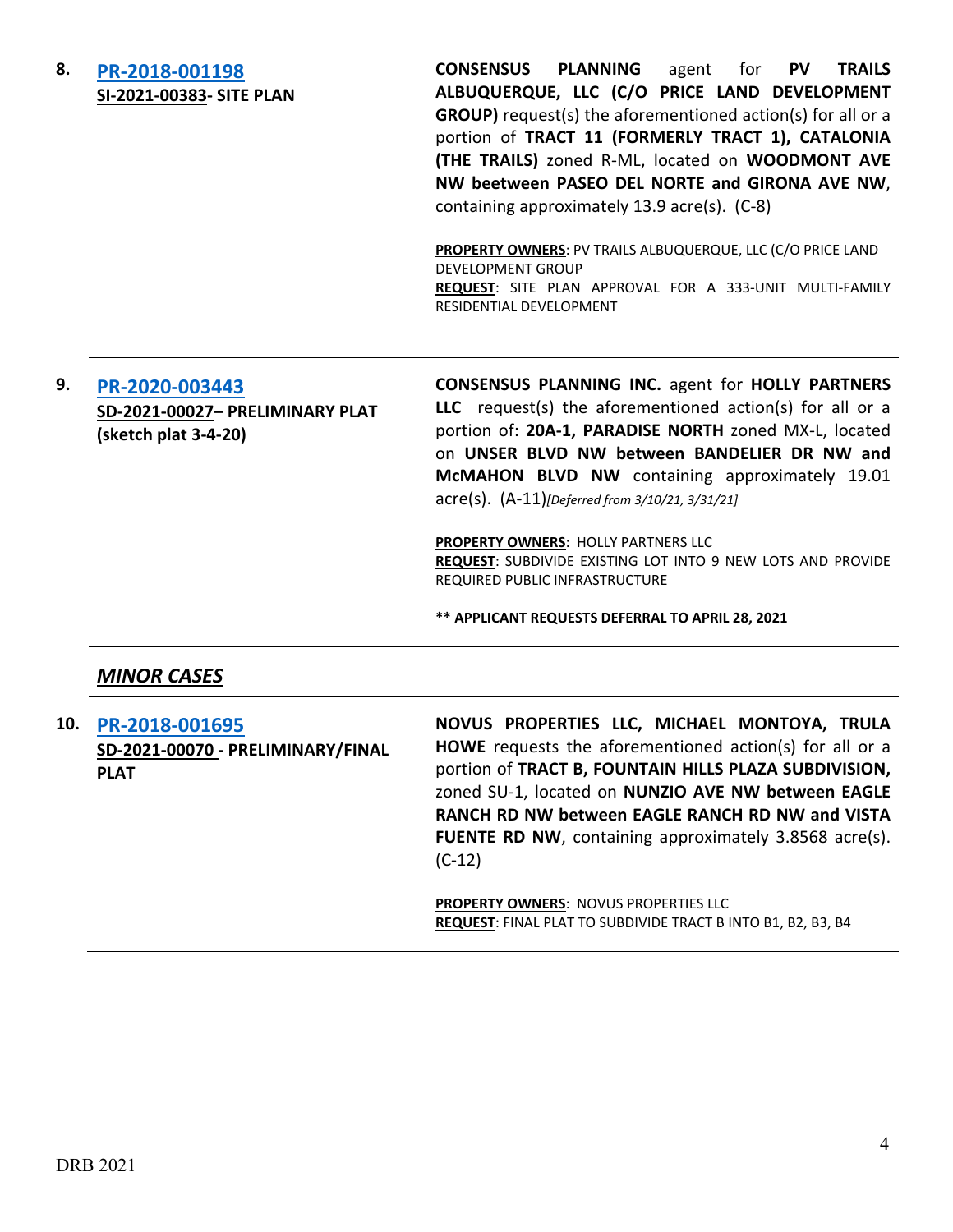#### **11. [PR-2019-002976](http://data.cabq.gov/government/planning/DRB/PR-2019-002976/DRB%20Submittals/)**

**SD-2020-00210 – PRELIMINARY/FINAL PLAT VA-2020-00447 – SIDEWALK WAIVER (Sketch plat 10/23/19)**

**CSI – CARTESIAN SURVEYS, INC.** agent(s) for **BEELING ARMIJO** requests the aforementioned action(s) for all or a portion of: **LOT 9, EASTERLY PORTION OF 20 FT LOT 8 AND PORTION OF LOT 10, BLOCK 2, SANDIA MANOR** zoned R-1D, located at **17400 HILLDALE RD NE between HILDALE RD NE and CAMINO DE LA SIERRA NE**, containing approximately 0.5108 acre(s). (K-23) *{Deferred from 12/9/2, 1/13/210, 1/27/21, 2/3/21, 2/24/21, 3/17/21, 3/31/21]*

**PROPERTY OWNERS**: BEELING ARMIJO

**REQUEST**: SUBDIVIDE LOTS, ELIMINATE INTERIOR LOT LINES OF 3 EXISTING LOTS CREATING ONE NEW LOT, DEDICATE EASEMENTS

**\*\* AGENT REQUESTS DEFERRAL TO APRIL 21, 2021**

#### *SKETCH PLAT*

| 12. | PR-2021-004086<br><b>PS-2021-00048 - SKETCH PLAT</b> | <b>CONSENSUS PLANNING INC. agent(s) for TITAN PROPERTY</b><br><b>MANAGEMENT, LLC</b> request(s) the aforementioned<br>action(s) for all or a portion of: TRACTS 1 & 2, THE<br>FOOTHILLS, zoned R-MH & MX-L, located at TENNYSON ST<br>NE between ACADEMY RD NE and SAN ANTONIO DR NE,<br>containing approximately 24.2 acre(s). (E-22) |
|-----|------------------------------------------------------|----------------------------------------------------------------------------------------------------------------------------------------------------------------------------------------------------------------------------------------------------------------------------------------------------------------------------------------|
|     |                                                      | PROPERTY OWNERS: AMERICUS LLC<br><b>REQUEST: LOT LINE ADJUSTMENT</b>                                                                                                                                                                                                                                                                   |
| 13. | PR-2021-005316<br>PS-2021-00046_SKETCH PLAT          | TIERRA WEST, LLC agent(s) for MELLOY BROTHERS LTD CO<br>requests the aforementioned action(s) for all or a portion<br>of: LOTS 13-18 BLOCK 8 NORTH ALBUQ ACRES TR A UNIT<br>B, zoned NR-LM & NR-BP, located at GLENDALE AVENUE<br>AND SAN PEDRO DRIVE NE, containing approximately 6.73<br>$\arccos(5)$ . (B-18)                       |
|     |                                                      | PROPERTY OWNERS: MELLOY BROTHERS LTD CO<br><b>REQUEST: CONSOLIDATE SIX INTO ONE</b>                                                                                                                                                                                                                                                    |
| 14. | PR-2019-002309<br>PS-2021-00047 - SKETCH PLAT        | TIERRA WEST, LLC agent(s) for M & M CO request(s) the<br>aforementioned action(s) for all or a portion of: LOT 1-A-1<br>PLAT FOR LOTS 1-A-1 AND 5-A-1, LA MIRADA SUBDIVISION<br>zoned MX-M, located at 4315 WYOMING BLVD NE<br>between MONTGOMERY BLVD NE and LA MIRADA PL NE,<br>containing approximately 23.8 acre(s). (G-19)        |
|     |                                                      | PROPERTY OWNERS: M&M CO<br><b>REQUEST: SKETCH PLAT REVIEW AND COMMENT</b>                                                                                                                                                                                                                                                              |

#### **15.** Other Matters: